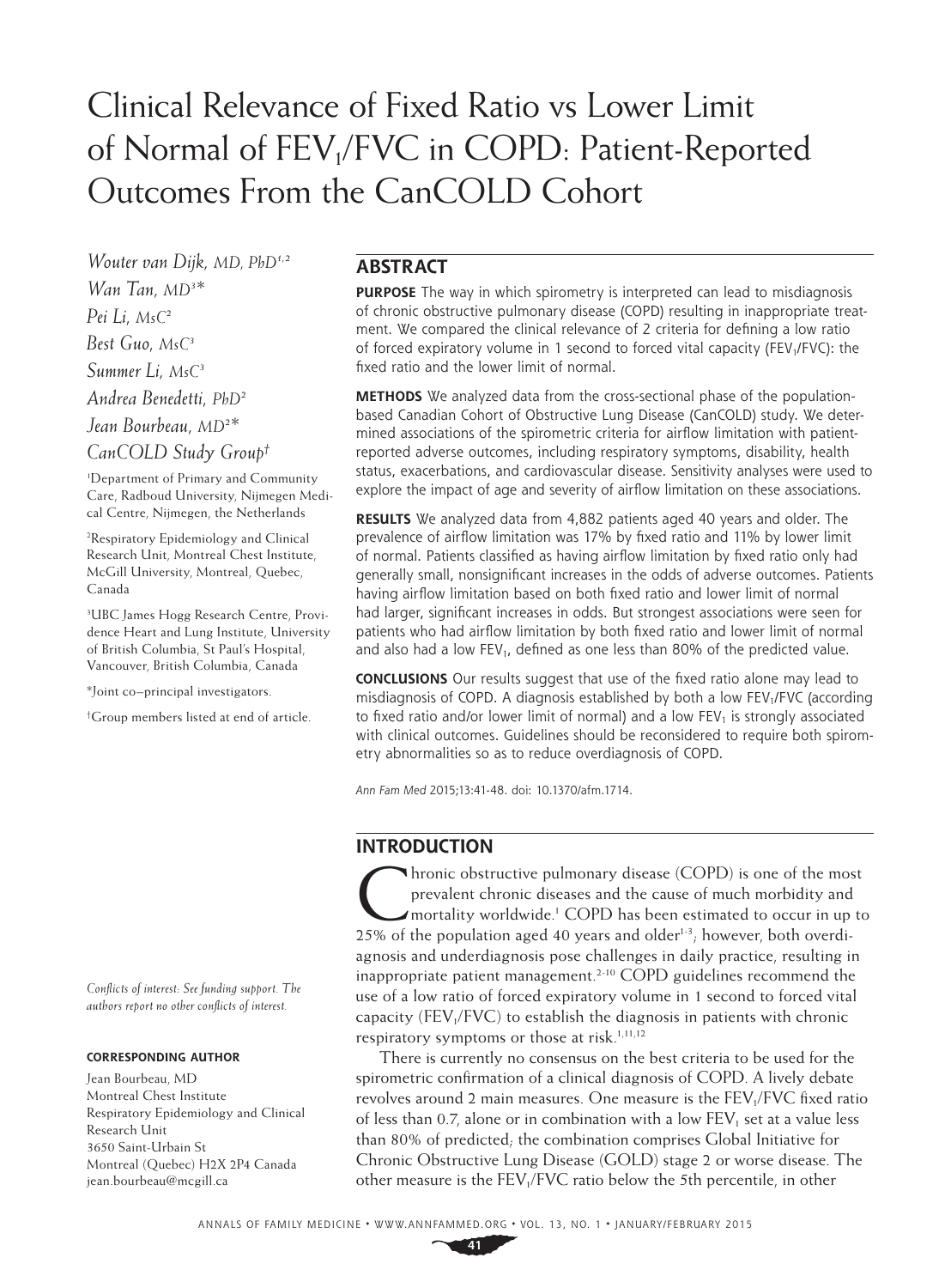words, below the lower limit of normal (LLN).<sup>1,11-17</sup> Prevalence studies have shown discordance between the fixed ratio and LLN, suggesting potential overdiagnosis by the former or underdiagnosis by the latter.<sup>3,4,8,18,19</sup>

This controversy persists because of the absence of a reference standard for the diagnosis of COPD.19 The associations of the 2 criteria with clinical outcomes have been assessed in a few studies, with unclear results on the relative superiority of 1 criterion over the other when it comes to their relationship with different clinical outcomes.<sup>20</sup> The cross-sectional phase of the Canadian Cohort of Obstructive Lung Disease (CanCOLD) study provided us with a large population-based database to further explore the clinical relevance of these criteria by examining their associations with multiple patient-reported outcomes such as symptoms, health status, dyspnea-related disability, exacerbations, and cardiovascular comorbidity, with adjustments for age, sex, and smoking exposure.

# **METHODS**

We analyzed data from 5,176 people from the general population aged 40 years and older to assess the clinical relevance of differing diagnostic criteria for COPD. Data were collected between August 2005 and May 2009 in a large, cross-sectional, multisite, populationbased study on lung health, which constituted the first phase of the longitudinal CanCOLD study. The sampling strategy and study protocol of the baseline cross-sectional part of the study were the same as those used in the international Burden of Obstructive Lung Disease (BOLD) initiative, the full details of which have been published elsewhere.<sup>21</sup> Briefly, random samples of noninstitutionalized adults from 9 Canadian urban sites were drawn from census data of Statistics Canada (Survey and Analysis Section), and recruitment was conducted by the NRG Research group by random telephone digit dialing to identify eligible individuals<sup>21</sup> who were invited to attend a clinic visit to complete interviewer-administered respiratory questionnaires and to perform pre- and post-bronchodilator spirometry. The only exclusion criterion was inability or refusal to perform spirometry. The mean clinic visit participation rate was 74% (range, 63% to 87%).<sup>21</sup> All participants gave written informed consent, and the study was approved by the respective institutional ethical review boards. CanCOLD is registered at http:// www.clinicaltrials.gov (NCT00920348).

## **Measurements**

Spirometry was performed according to the acceptability and reproducibility criteria of the American Thoracic Society and European Respiratory Society

guidelines.<sup>22</sup> Measurements included  $FEV<sub>1</sub>$  and FVC. Data in administered questionnaires provided information on age, sex, body mass index, educational level, and race; smoking status, including number of packyears; and the patient report of physician-diagnosed COPD, emphysema, and chronic bronchitis.

Additional questionnaire data included patientreported outcomes: (1) respiratory symptoms including chronic cough and chronic phlegm for most days during 3 months in the last year; chronic bronchitis (defined as chronic cough and chronic phlegm for more than 2 years); and wheeze in the last year (not only during colds); (2) disability by the Medical Research Council (MRC) dyspnea scale; (3) general health status as assessed by the Short Form 12-item health survey (SF-12); (4) self-reported exacerbations of COPD; and (5) self-reported physician-diagnosed cardiovascular disease.

We compared 2 spirometric criteria for determining airflow limitation—a postbronchodilator  $FEV<sub>1</sub>/FVC$ ratio of less than 0.70 (fixed ratio) and a postbronchodilator  $FEV<sub>1</sub>/FVC$  ratio of less than the 5th percentile (LLN)—using the reference equations from the Third National Health and Nutrition Examination Survey (NHANES III).23 We assessed diagnosis according to presence of either or both criteria.

### **Outcomes and Modifying Factors**

We defined clinically relevant outcomes as follows: respiratory symptoms including chronic cough, chronic phlegm, chronic bronchitis, and wheeze; health status, as measured by SF-12; disability, as measured by MRC dyspnea scale; exacerbations of COPD as measured by ever having breathing problems that interfered with usual daily activities or caused one to miss work; and cardiovascular disease (heart disease and stroke).

We assessed a variety of factors for their potential modification of the relationship between the 2 diagnostic criteria and clinically relevant outcomes, including sex, age-group (younger or older than 60 years), cardiovascular disease, and smoking status. In particular, we studied the impact of the severity of airflow limitation, assessed by  $FEV<sub>1</sub>$  as the percentage of the predicted value, on the association of fixed ratio or LLN with the outcomes.

## **Statistical Analysis**

We analyzed the associations of the 2 main diagnostic criteria with clinically relevant outcomes. In addition, we compared 6 subgroups of individuals who satisfied various diagnostic criteria consisting of single spirometric measures or combinations of measures. Univariate analysis of variance (ANOVA) or the Kruskal-Wallis test for continuous variables,

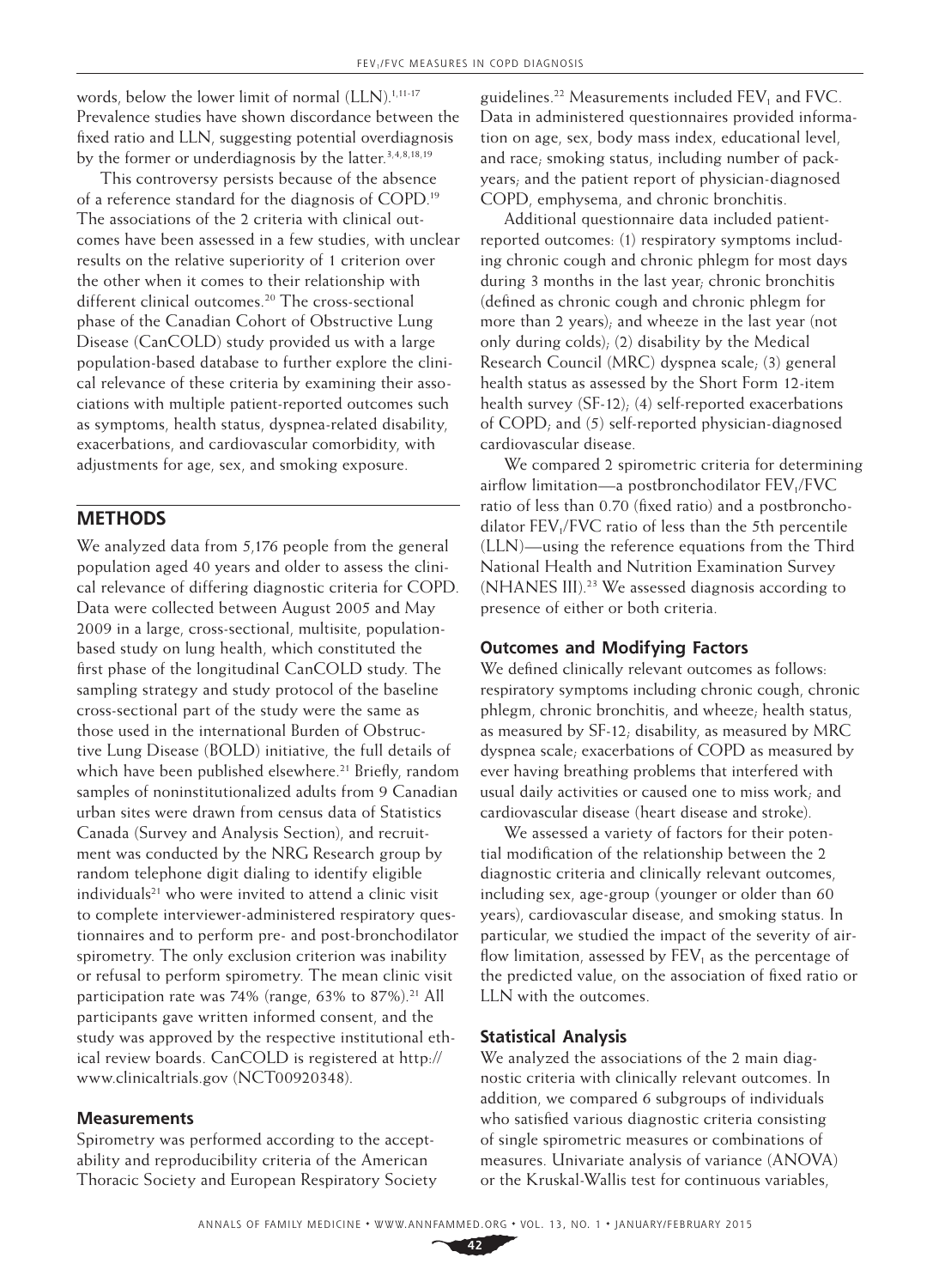and the  $\chi^2$  square test for dichotomous variables were performed to compare the subgroups on baseline characteristics. We analyzed the clinical relevance of the diagnostic criteria according to the subgroups by a multivariate regression model, controlling for confounders at baseline. Logistic models were used for binary data, and linear models were used for continuous data. In addition, we performed interaction analyses between the spirometric criteria and modifying factors to determine whether any of these factors significantly modified the association with clinical outcomes. Finally, sensitivity analyses were performed by including 2 additional subgroups with a low  $FEV<sub>1</sub>$ , defined as a value less than 80% of predicted: a subgroup meeting the fixed ratio criterion and having low

 $FEV<sub>1</sub>$  (ie, GOLD stage 2 or higher disease) and subgroup meeting the LLN criterion and having low  $FEV<sub>1</sub>$ . A *P* value of less than .05 was considered to be statistically significant.

# **RESULTS**

Analyses were based on 4,882 CanCOLD study participants who had complete data on all study parameters (Table 1). Their mean age  $(\pm SD)$  was 57  $(\pm 11)$  years, with a range of 40 to 93 years; 146 (3%) were older than 80 years. Forty-three percent were male. Their mean FEV<sub>1</sub> ( $\pm$ SD) was 95.0% ( $\pm$ 17%) of the normal predicted value.

The prevalence of spirometric airflow limitation

|                                                                 |                        |                                                               | <b>Airflow Limitation</b> |                             |                           |                                                    |                                                     |
|-----------------------------------------------------------------|------------------------|---------------------------------------------------------------|---------------------------|-----------------------------|---------------------------|----------------------------------------------------|-----------------------------------------------------|
| Characteristic                                                  | Total<br>$(N = 4,882)$ | No Airflow<br><b>Limitation</b> <sup>a</sup><br>$(n = 4,038)$ | $FR+/LLN-$<br>$(n = 297)$ | $FR - ILLN +$<br>$(n = 15)$ | $FR+/LLN+$<br>$(n = 532)$ | FR+ and<br>Low FEV <sub>1</sub> b,c<br>$(n = 363)$ | $LLN+$ and<br>Low FEV <sub>1</sub> b<br>$(n = 304)$ |
| Age, mean (SD), y                                               | 57 (11)                | 56 (11)                                                       | 68 (10)                   | 45(3)                       | 62 (12)                   | 64 (11)                                            | 63(11)                                              |
| Sex (male), No. (%)                                             | 2,093 (43)             | 1,668 (41)                                                    | 186 (63)                  | 1(7)                        | 238 (45)                  | 177 (49)                                           | 138 (45)                                            |
| Postbronchodilator FEV <sub>1</sub> ,<br>mean (SD), % predicted | 95 (17)                | 98 (15)                                                       | 92 (16)                   | 77 (18)                     | 77 (18)                   | 65 (12)                                            | 64 (12)                                             |
| Postbronchodilator FVC.<br>mean (SD), % predicted               | 97 (15)                | 96 (15)                                                       | 101(17)                   | 99 (12)                     | 98 (19)                   | 85 (14)                                            | 86 (14)                                             |
| Body mass index, kg/m <sup>2</sup>                              | 28(6)                  | 28(6)                                                         | 27(5)                     | 28(5)                       | 28(5)                     | 28(6)                                              | 28(6)                                               |
| Tobacco smoking status, No. (%)d                                |                        |                                                               |                           |                             |                           |                                                    |                                                     |
| Never smoker                                                    | 2,091 (43)             | 1,852 (46)                                                    | 95 (32)                   | 8(53)                       | 136 (26)                  | 73 (20)                                            | 100(33)                                             |
| Former smoker                                                   | 2,058 (42)             | 1,657 (41)                                                    | 158 (53)                  | 1(7)                        | 242 (46)                  | 178 (49)                                           | 142 (47)                                            |
| Current smoker                                                  | 729 (15)               | 527 (13)                                                      | 43 (15)                   | 6(40)                       | 153 (29)                  | 111(31)                                            | 61(20)                                              |
| Education $\leq 12$ years, No. (%)                              | 493 (10)               | 366(9)                                                        | 43 (15)                   | 0(0)                        | 83 (16)                   | 65 (18)                                            | 55 (18)                                             |
| Race (white), No. (%)                                           | 4,464 (91)             | 3,663 (91)                                                    | 277 (93)                  | 14 (93)                     | 510 (96)                  | 343 (94)                                           | 290 (95)                                            |
| Conditions, No. (%)                                             |                        |                                                               |                           |                             |                           |                                                    |                                                     |
| Chronic cough                                                   | 619 (13)               | 432 (11)                                                      | 45 (15)                   | 6(40)                       | 136 (26)                  | 113(31)                                            | 102 (34)                                            |
| Chronic phlegm                                                  | 467 (10)               | 312(8)                                                        | 35 (12)                   | 1(7)                        | 119 (22)                  | 96 (26)                                            | 85 (28)                                             |
| Chronic bronchitis <sup>e</sup>                                 | 213(4)                 | 136(3)                                                        | 17(6)                     | 1(7)                        | 59 (11)                   | 51 (14)                                            | 65 (21)                                             |
| Wheeze                                                          | 1,273 (29)             | 939 (25)                                                      | 78 (31)                   | 8(53)                       | 248 (52)                  | 192 (60)                                           | 166 (61)                                            |
| MRC dyspnea scalef                                              | 1.4<br>(0.8)           | 1.3<br>(0.7)                                                  | 1.4<br>(0.8)              | 1.7<br>(1.2)                | 1.8<br>(1.1)              | 2<br>(1)                                           | 2.03<br>(1.2)                                       |
| SF-12 scores, mean (SD) <sup>9</sup>                            |                        |                                                               |                           |                             |                           |                                                    |                                                     |
| Physical scale                                                  | 50(9)                  | 51(9)                                                         | 50(9)                     | 46 (14)                     | 47 (11)                   | 45 (11)                                            | 44 (12)                                             |
| Mental scale                                                    | 52 (9)                 | 52 (9)                                                        | 54 (8)                    | 49 (11)                     | 52 (9)                    | 53(9)                                              | 52 (10)                                             |
| Exacerbation, No. (%)                                           | 996 (20)               | 779 (19)                                                      | 58 (20)                   | 4(27)                       | 155 (29)                  | 119 (33)                                           | 100 (33)                                            |
| Cardiovascular disease, No. (%)                                 | 605 (12)               | 436 (11)                                                      | 76 (26)                   | 1(7)                        | 92 (17)                   | 81 (22)                                            | 66 (22)                                             |

#### **Table 1. Patient Characteristics at Baseline, According to Criteria Used to Define Airflow Limitation**

 $FEV_1$  = forced expiratory volume in 1 second; FR = fixed ratio; FVC = forced vital capacity; LLN = lower limit of normal; MRC = Medical Research Council; SF-12 = Short Form 12-item health survey.

Notes: Continuous data are presented as mean (SD), dichotomous values as number (%). *P* value: univariate analysis of variance (ANOVA) or Kruskal-Wallis test for continuous variables and  $x^2$  test for dichotomous variables.

a FR–/LLN–.

 $b$  FFV<sub>1</sub> <80% of predicted.

c Collectively, these 2 criteria constitute Global Initiative for Chronic Obstructive Lung Disease (GOLD) stage 2 or higher disease.

d Tobacco smoking status includes both cigarette and pipe smoking.

e Chronic cough and chronic phlegm for more than 2 years.

f MRC dyspnea scale scores range from 0 to 5; higher scores indicate worse health/dyspnea.

g SF-12 Physical and Mental scale scores range from 0 to 100; higher scores indicate better health.

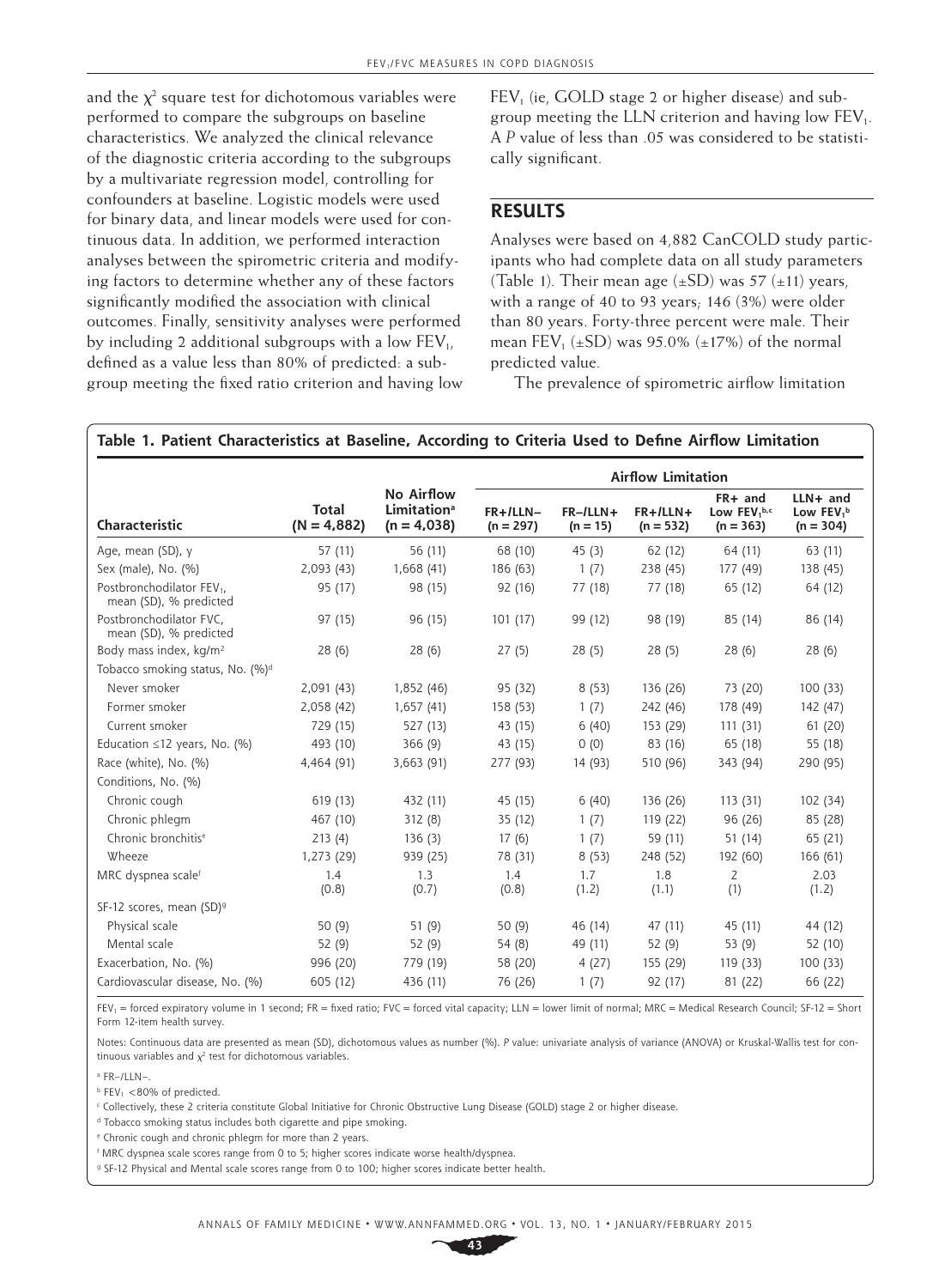

was 17% by fixed ratio and 11% by lower limit of normal (Table 1). The majority of patients with airflow limitation satisfied both spirometric criteria as there was considerable overlap (concordance) between

individuals meeting the fixed ratio and LLN cutoffs for diagnosis as shown in the Venn diagram depicting the proportions satisfying various criteria (Figure 1). The number of patients with airflow limitation by LLN but not by fixed ratio (discordance) was small, at just 15  $(0.3\%)$ ; these patients were on average younger and almost always female (Table 1). The prevalence of airflow limitation by fixed ratio was greater than that by LLN, except among young women; the greatest differences were seen among older adults (Figures 2 and 3).

# **Associations With Outcomes**

Compared with peers who met neither criterion for airflow limitation, patients having airflow limitation based on fixed ratio only were significantly more likely to have physician-diagnosed wheeze (odds ratio  $[OR] = 1.54$ ) and cardio-

vascular disease  $(OR = 1.52)$ ; associations with other outcomes showed only nonsignificant trends (Table 2). In contrast, patients who met both the fixed ratio and LLN criteria for airflow limitation were at signifi-



**Figure 2. Prevalence of airflow limitation among men as determined by fixed ratio and by lower limit of normal.**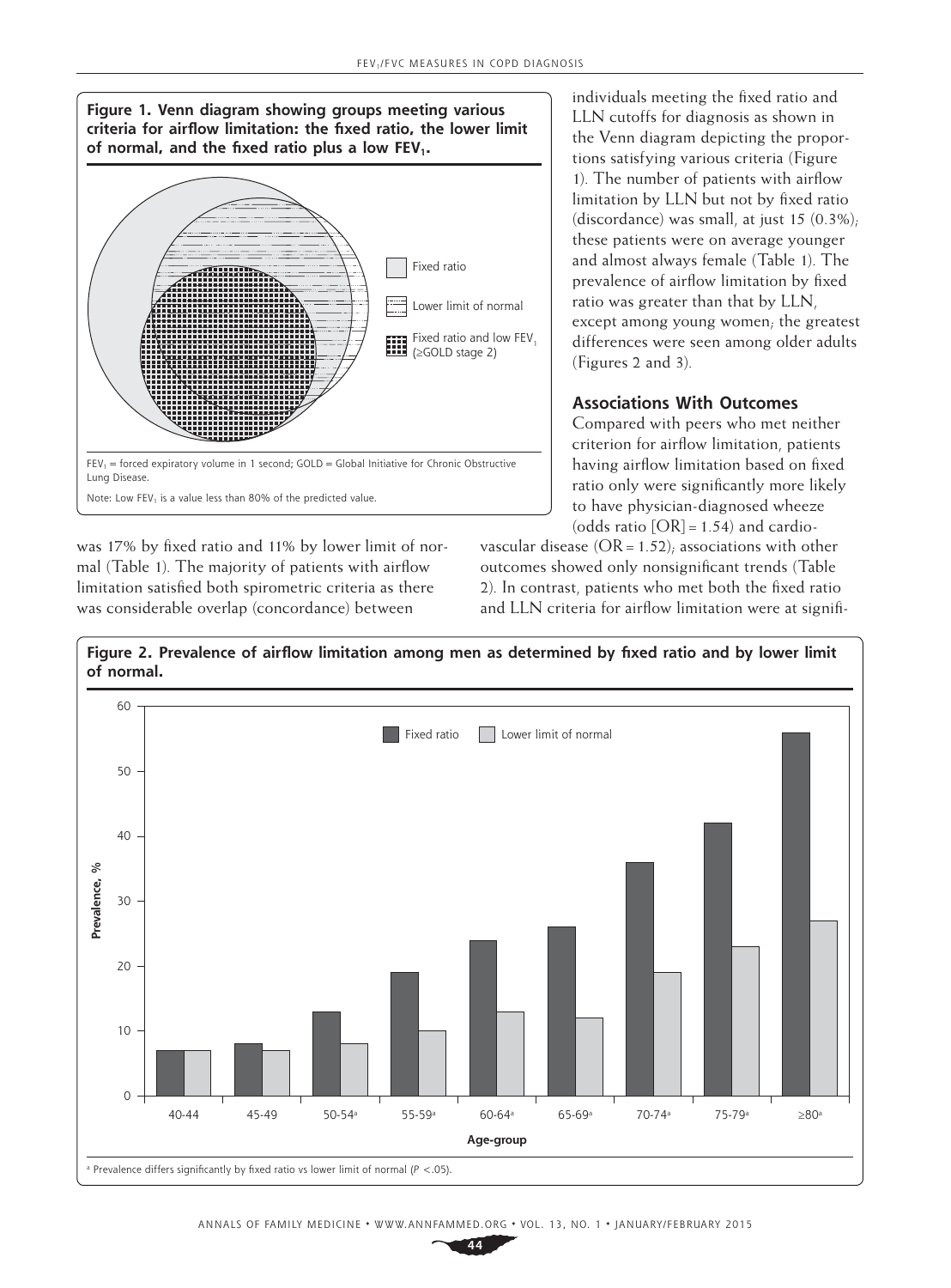

**Figure 3. Prevalence of airflow limitation among women determined by fixed ratio and by lower limit of normal.**

cantly increased risk for 7 of the outcomes studied, with particularly strong associations seen for wheeze  $(OR = 3.25)$ , chronic bronchitis  $(OR = 3.14)$ , and

of patients stratified by the  $FEV<sub>1</sub>/FVC$  criteria—fixed ratio or  $LLN$ —and further by  $FEV_1$  status (normal vs low). The results indicated that patients meeting either

chronic phlegm  $(OR = 3.04)$ . Additionally, these patients meeting both criteria also had elevated risk when compared with peers meeting the fixed ratio criterion alone (Table 3).

# **Modifying Factors and Sensitivity Analysis**

Analyses did not reveal any significant interaction between the spirometric criteria for airflow limitation and potential modifying factors such as sex, age, and smoking status. Furthermore, excluding patients with cardiovascular disease did not affect any of the observed associations.

Table 4 shows the impact of the severity of airflow on the associations with patientreported outcomes in 6 groups **Table 2. Associations Between Airflow Limitation According to Various Criteria and Outcomes**

|                                             | No Airflow                               | <b>Airflow Limitation</b> |                           |  |  |
|---------------------------------------------|------------------------------------------|---------------------------|---------------------------|--|--|
| Outcome                                     | Limitation <sup>a</sup><br>$(n = 4,038)$ | $FR+/LLN-$<br>$(n = 297)$ | $FR+/LLN+$<br>$(n = 532)$ |  |  |
| Chronic cough                               | 1.00                                     | 1.40 (0.99-1.98)          | 2.54 (2.03-3.18)          |  |  |
| Chronic phlegm                              | 1.00                                     | 1.43 (0.97-2.10)          | 3.04 (2.39-3.87)          |  |  |
| Chronic bronchitis                          | 1.00                                     | 1.59 (0.93-2.72)          | 3.14 (2.25-4.37)          |  |  |
| Wheeze                                      | 1.00                                     | 1.54 (1.15-2.06)          | 3.25 (2.65-3.97)          |  |  |
| MRC dyspnea scale <sup>b</sup>              | 1.00                                     | $1.14(0.86 - 1.52)$       | 2.33 (1.92-2.82)          |  |  |
| SF-12 Physical component scale <sup>c</sup> | 1.00                                     | $-0.78$ (.17)             | $-3.31$ ( $< .01$ )       |  |  |
| SF-12 Mental component scale <sup>c</sup>   | 1.00                                     | 0.47(0.40)                | $-0.30$ (.49)             |  |  |
| Exacerbation                                | 1.00                                     | 1.33 (0.98-1.81)          | 1.90 (1.54-2.34)          |  |  |
| Cardiovascular disease                      | 1.00                                     | 1.52 (1.14-2.04)          | 1.21 (0.93-1.56)          |  |  |

 $FR = fixed$  ratio; LLN = lower limit of normal; MRC = Medical Research Council; SF-12 = Short Form 12-item health survey.

Notes: Multiple logistic regression analysis, except as otherwise noted. All models adjusted for age-group (<60 years), sex, and ever smoking. Data are presented as odds ratios (95% CIs) or parameter estimates (*P* values) from regression analysis. Number of FR–/LLN+ patients was too small for inclusion.

a Reference group (FR–/LLN–).

**b** Ordinal logistic regression analysis.

c Multiple linear regression analysis.

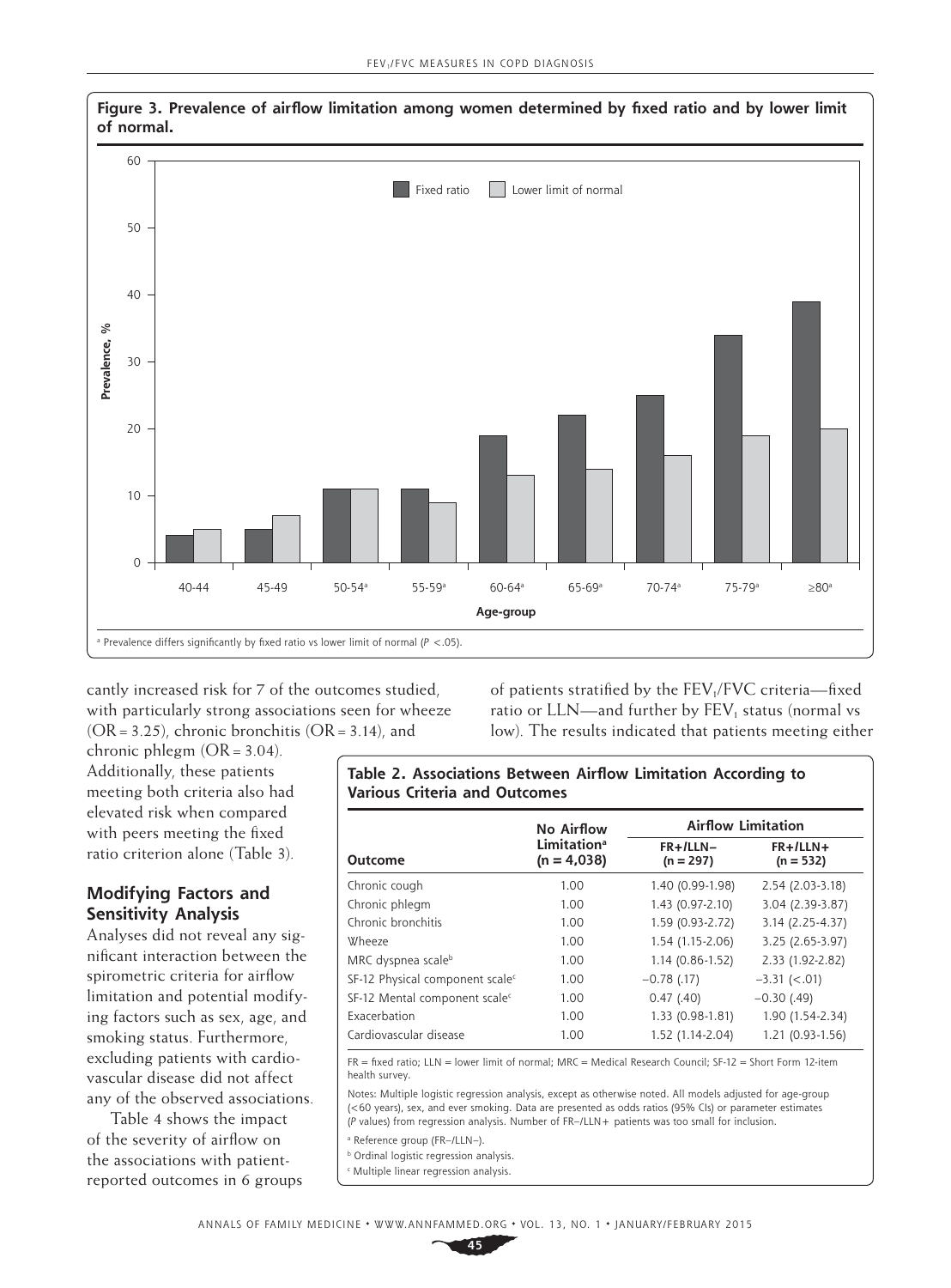FEV<sub>1</sub>/FVC criterion had higher risks of some clinical outcomes, but the addition of a low  $FEV<sub>1</sub>$  to either or both criteria greatly strengthened the associations; patients having such airflow limitation had 2 to 5 times higher odds of most adverse outcomes relative to counterparts having no airflow limitation. Notably, only individuals satisfying either the fixed ratio or LLN criterion (or both) who also had a low  $FEV_{1}$ ,

**Table 3. Associations Between Airflow Limitation According to Various Definitions and Outcomes**

| Outcome                           | $FR+/LLN-a$<br>$(n = 297)$ | $FR+1LLN+$<br>$(n = 532)$ |
|-----------------------------------|----------------------------|---------------------------|
| Chronic cough                     | 1.00                       | 1.81 (1.24-2.65)          |
| Chronic phlegm                    | 1.00                       | 2.13 (1.41-3.21)          |
| Chronic bronchitis                | 1.00                       | 1.98 (1.12-3.48)          |
| Wheeze                            | 1.00                       | 2.11 (1.52-2.93)          |
| MRC dyspnea scaleb                | 1.00                       | 2.04 (1.48-2.81)          |
| SF-12 Physical scale <sup>c</sup> | 1.00                       | $-2.39$ ( $< .01$ )       |
| SE-12 Mental scale <sup>c</sup>   | 1.00                       | $-1.10$ (.11)             |
| Exacerbation                      | 1.00                       | 1.43 (1.01-2.02)          |
| Cardiovascular disease            | 1.00                       | $0.79(0.55-1.13)$         |

 $FR = fixed$  ratio; LLN = lower limit of normal; MRC = Medical Research Council;  $SF-12 = Short Form 12$ -item health survey.

Notes: Multiple logistic regression, except as otherwise noted. All models adjusted for age-group (<60 years), sex, and ever smoking. Data are presented as odds ratios (95% CI) or parameter estimate (*P* value) from regression analysis.

a Reference group.

**b** Ordinal logistic analysis.

c Multiple linear regression analysis.

indicating moderate to severe airflow limitation, had significantly elevated odds of cardiovascular disease  $(ORs = 1.51-1.56)$ .

# **DISCUSSION**

## **Key Findings**

In this study, we found that airflow limitation defined solely by either of the basic criteria for  $FEV<sub>1</sub>/FVC$ , namely, the fixed ratio or the LLN, was weakly and variably associated with patient-reported poor outcomes such as symptoms, disability, impaired health status, and exacerbations, with stronger associations seen for those meeting the latter criterion. Patients meeting both of these criteria had more consistent and greater increases in risk. But patients meeting either criterion and in addition having a low  $FEV<sub>1</sub>$  were the most likely to experience poor outcomes. Cardiovascular disease risk was most elevated for patients who had moderate airflow limitation as determined by either  $FEV<sub>1</sub>/FVC$  cutoff criterion plus a low  $FEV<sub>1</sub>$ .

#### **Interpretation**

Overall, our results concur with findings from previous studies on patient-reported outcomes. These studies showed that patients with airflow limitation determined by an unqualified fixed ratio (meaning irrespective of  $FEV<sub>1</sub>$  level) had higher risks of several patient-reported outcomes relative to unaffected peers. When compared with patients having limited airflow defined similarly

## Table 4. Associations Between Airflow Limitation Criteria Alone and Further Refined by FEV<sub>1</sub> **and Outcomes**

|                                   |                                                               | <b>Airflow Limitation</b>             |                                                      |                                                     |                                                     |                                                           |  |
|-----------------------------------|---------------------------------------------------------------|---------------------------------------|------------------------------------------------------|-----------------------------------------------------|-----------------------------------------------------|-----------------------------------------------------------|--|
| <b>Outcome</b>                    | No Airflow<br><b>Limitation</b> <sup>a</sup><br>$(n = 4,038)$ | FR+ and Normal<br>FEV.<br>$(n = 466)$ | $LLN+$ and<br>Normal FEV <sub>1</sub><br>$(n = 248)$ | FR+ and<br>Low $FEV1$ <sub>b,c</sub><br>$(n = 363)$ | $LLN+$ and<br>Low FEV <sub>1</sub> b<br>$(n = 304)$ | FR+ and LLN+<br>and Low FEV <sub>1</sub> b<br>$(n = 299)$ |  |
| Chronic cough                     | 1.00                                                          | $1.32(1.0-1.7)$                       | 1.59 (1.12-2.25)                                     | $3.32(2.6-4.3)$                                     | $3.65(2.8-4.8)$                                     | 3.64 (2.78-4.77)                                          |  |
| Chronic phlegm                    | 1.00                                                          | $1.55(1.1-2.1)$                       | $1.83(1.25-2.67)$                                    | $3.65(2.8-4.8)$                                     | $3.91(2.9-5.2)$                                     | 4.10 (3.08-5.46)                                          |  |
| Chronic bronchitis                | 1.00                                                          | $1.51(1.0-2.4)$                       | 1.60 (0.90-2.82)                                     | $3.97(2.8-5.7)$                                     | $4.31(3.0-6.3)$                                     | 4.48 (3.09-6.51)                                          |  |
| Wheeze                            | 1.00                                                          | $1.59(1.3-2.0)$                       | 2.15 (1.63-2.86)                                     | $4.50(3.5-5.7)$                                     | $4.60(3.5-6.0)$                                     | 4.58 (3.51-5.96)                                          |  |
| MRC dyspnea scale <sup>d</sup>    | 1.00                                                          | $1.06(0.8-1.3)$                       | 1.27 (0.95-1.69)                                     | $3.65(2.9-4.6)$                                     | $3.92(3.1-5.0)$                                     | 3.86 (3.03-4.92)                                          |  |
| SF-12 Physical scale <sup>e</sup> | 1.00                                                          | $-0.083(0.85)$                        | $-0.85$ (.15)                                        | $-5.45 (< 0.01)$                                    | $-5.56$ ( $< .01$ )                                 | $-5.52$ (<.01)                                            |  |
| SF-12 Mental scale <sup>e</sup>   | 1.00                                                          | $-0.030(0.95)$                        | $-0.22$ (.71)                                        | $-0.041(0.93)$                                      | $-0.42$ (.44)                                       | $-0.42$ (.45)                                             |  |
| Exacerbation                      | 1.00                                                          | $1.25(1.0-1.6)$                       | 1.37 (1.01-1.86)                                     | $2.39(1.9-3.0)$                                     | $2.32(1.8-3.0)$                                     | 2.39 (1.84-3.11)                                          |  |
| Cardiovascular disease            | 1.00                                                          | $1.20(0.9-1.6)$                       | $0.79(0.52-1.21)$                                    | $1.51(1.1-2.0)$                                     | $1.53(1.1-2.1)$                                     | $1.56(1.15-2.12)$                                         |  |

 $FEV_1$  = forced expiratory volume in 1 second; FR = fixed ratio; LLN = lower limit of normal; MRC = Medical Research Council; SF-12 = Short Form 12-item health survey. Notes: Multiple logistic regression analysis, except as otherwise noted. All models adjusted for age-group (<60 years ), sex, and ever smoking. Data are presented as

adjusted odds ratios (95% CI) or parameter estimate (P value) from regression analysis.

a Reference group (FR–/LLN–).

 $b$  FFV<sub>1</sub> <80% of predicted.

c Collectively, these 2 criteria constitute Global Initiative for Chronic Obstructive Lung Disease (GOLD) stage 2 or higher disease.

<sup>d</sup> Ordinal logistic regression analysis.

e Multiple linear regression analysis.

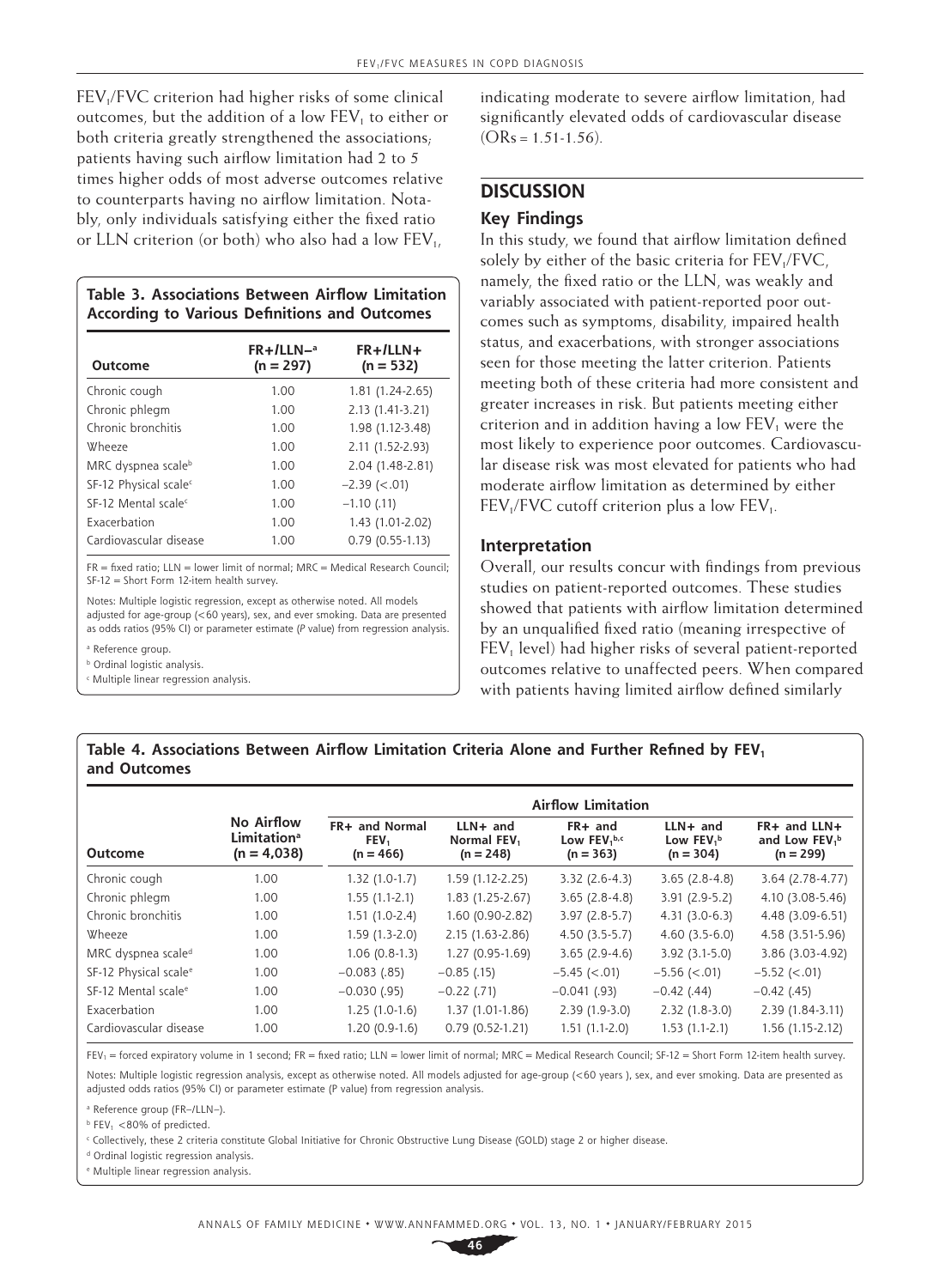using unqualified LLN, these associations were somewhat weaker.<sup>20</sup>

Our results differ from those of previous studies in several aspects. First, the results indicated that overdiagnosis could be a problem when using a single criterion, either fixed ratio or LLN, as patients with overdiagnosis, having a normal FEV<sub>1</sub>, (one of at least 80% of predicted), appear to experience few patientreported outcomes; that is, they do not appear to have clinically relevant disease. This lack of clinical relevance may be related to the fact that COPD found in the population may be milder than that reported in patient cohorts. The diagnosis of COPD in patients with mild disease has been debated before.<sup>14,24,25</sup> Second, we found that the associations were modified by the level of lung function. Excluding patients with mild airflow limitation as evidenced by a normal  $FEV<sub>1</sub>$ , the use of either fixed ratio or LLN showed clear and firm associations with symptoms and exacerbations and worsening health status and disability. Third, the significant association between cardiovascular disease and airflow limitation determined by an unqualified fixed ratio criterion may suggest a misdiagnosis of COPD in these patients. Heart failure could potentially mimic airflow obstruction in such patients and raises the question as to whether clinicians should suspect undiagnosed cardiovascular disease in those patients with no or mild airflow limitation (FEV<sub>1</sub> ≥80%), especially in the elderly, as determined by fixed ratio only.

Additionally, falsely applying the COPD label to patients with dyspnea who do not have undisputed evidence of airflow obstruction can lead to unnecessary and inappropriate treatments. It is conceivable that a high mortality for Group B in the new GOLD classification reflected the circumstance wherein patients had heart disease but were receiving care only for COPD.<sup>26</sup> Finally, our results from this study support the use of either fixed ratio or LLN, further qualified by a low  $FEV<sub>1</sub>$  in the diagnostic confirmation of COPD.

### **Strengths and Limitations**

Although the relationship between diagnostic criteria for COPD and patient-reported outcomes has been previously reported,<sup>20</sup> we believe that this is the first study that also includes the evaluation of health status as measured by the SF-12 and examines potential factors that could modify the associations with outcomes. In particular, we systematically assessed the effect of airflow limitation. Although GOLD stage 2 or higher classification has been previously compared with fixed ratio and LLN criteria, our study is the only one to use postbronchodilator spirometry data.27,28 Another strength lies in the derivation of data from the general population and not from a convenience sample of

patients as in other published studies. The data come from a large multicenter study that used strict protocols and central data management to ensure that similar measurements across study centers.

There are also several limitations to this study. First, the questionnaire responses in this large epidemiologic study were not clinically confirmed. Second, as the analyzed data were cross-sectional, the diagnostic criteria could not predict outcomes. Last, the subgroup of patients with airflow limitation determined by LLN only was too small for analysis.

#### **Future Directions**

Underdiagnosis and overdiagnosis remain challenges to the adequate management of COPD and to the optimal use of health care resources. Given recommendations that diagnosis of COPD be based on the triple criteria of presence of risk factors, symptoms, and spirometric evidence of airflow limitation (a reduced  $FEV<sub>1</sub>/FVC$ ) and that the main rationale of pharmacologic treatment of COPD is the reducing symptoms, it could be argued that overdiagnosis rather than underdiagnosis is a more pressing issue in clinical practice. The results of this large crosssectional study have suggested that a clinically relevant diagnosis of COPD is best based on the use of either cutoff criterion for a low  $FEV<sub>1</sub>/FVC$  coupled with a low  $FEV<sub>1</sub>$  as percentage of predicted. This impression awaits definitive clarification from longitudinal studies such as the follow-up phase of the ongoing CanCOLD study, in which clinical outcomes in patients having COPD diagnosed using different criteria can be further evaluated.

#### **Conclusions**

There is persistent controversy regarding the most appropriate cutoff values for  $FEV<sub>1</sub>/FVC$  in the diagnosis of chronic airflow limitation in COPD. The results from this population-based Canadian study on clinically relevant patient-reported outcomes showed that the use of a single criterion alone—FEV<sub>1</sub>/FVC either less than 0.7 or less than the LLN—was inadequate and may misdiagnose patients with COPD (in particular those with cardiovascular symptoms), putting them at risk for inappropriate or unnecessary treatments. Our results indicated that a low  $FEV<sub>1</sub>/FVC$  ratio by either the fixed ratio or LLN criterion coupled with a low  $FEV<sub>1</sub>$  (<80% of predicted) is the most clinically relevant diagnostic criterion for COPD. Future guidelines may reconsider amending the current diagnostic spirometric cutoff to include this additional specification.

**To read or post commentaries in response to this article, see it online at http://www.annfammed.org/content/13/1/41**